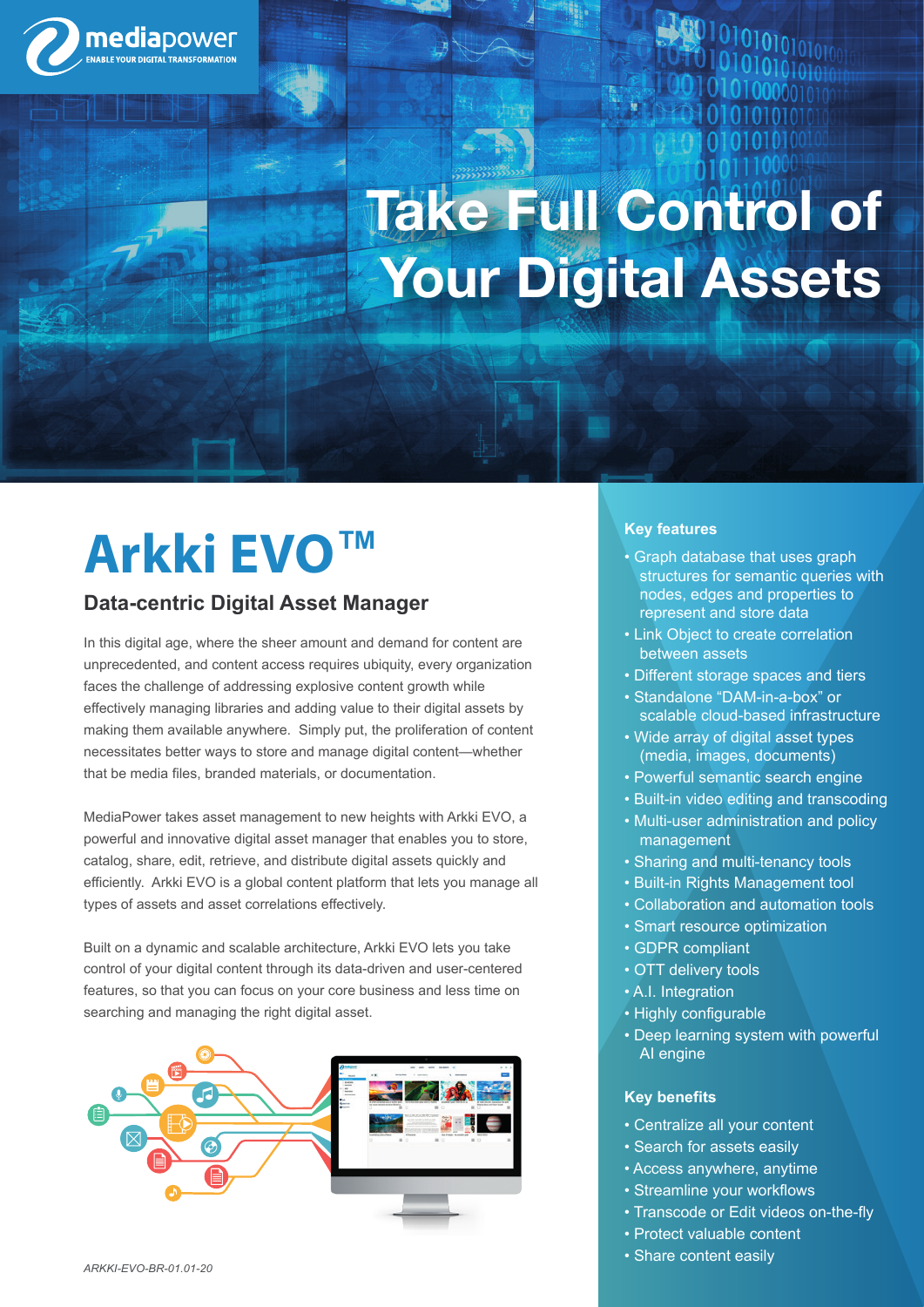#### **Arkki EVO provides an online proxy library of digital content with enterprise-level features and powerful tools accessible from any web browser or mobile device. Users can upload, process, edit, download and share multiple assets and projects, proofed with version history that enables monitoring and analysis of a digital asset's updates and duplications.**

#### **Asset Collections**

With Arkki EVO asset collections, you can easily create, edit, and share collections of assets between users. You can create dynamic data connected silos based on search criteria or static catalogs of assets, folders, and collections, and share them to multiple users while ensuring access levels and editing privileges.

#### **File Types Supported**

Arkki EVO supports a full range of multimedia files, images, and documents. It also provides an OCR feature for PDFs and Images:

- Video and Audio
- JPG, PNG, TIFF, GIF, and other image file types (OCR supported)
- InDesign, Photoshop, and Illustrator
- PDFs raster and vector (OCR supported)
- Microsoft Office Word and Excel

#### **Graph Database and Link Object**

Arkki EVO uses a NoSQL graph database to manage infinite collections, documents and custom fields. This provides ultimate flexibility in managing custom metadata, categories, nested subcategories, and cascading objects. Combined with this, Arkki EVO features an innovative element—the Link Object, a particular type of data used to bond an asset to a network of objects inside the platform, creating dynamic and deep graph networks.

#### **Storage Management**

Arkki EVO supports heterogeneous disk spaces. Assets can be stored and managed in different storage and archive tiers for optimal balance of usage and performance requirements.

#### **Standalone or Cloud-based**

Arkki EVO orchestrates a number of distributed services following a true Service Orientated Architecture (SOA) that is simple to integrate with external ecosystems via API. Arkki EVO is developed to be hosted onto a single Virtual Machine— giving it the flexibility to be used as a standalone DAM-in-a-box" or forming part of a complex cloud infrastructure that features both horizontal and vertical scalability.

#### **Semantic Search Engine**

Arkki EVO incorporates a powerful search engine to find any asset imported into the system quickly. It features an Elastic Graph engine that uses a semantic algorithm to contextualize data stored into the Arkki EVO platform and find correlations between assets.

#### **Built-in Video Editing and Transcoding**

Arkki EVO incorporates various video editing functions that help users handle and process raw video material. These include mark in/out, single frame extraction, sub-clips generation, adding metadata information to clips/sub-clips, uploading sub-clips as main clips, exporting to or downloading low-res or high-res, merging clips to single videos, exporting video frames as images, and even sending video clips to FTP of Public Cloud services.

It also features a built-in transcoding engine that accepts any standard video format (such as MPEG-2, XDCAM, DV, DNxHD, AVC-Intra, IMX, MPEG4, ApplePro Res, WMV wrapped MXF, MOV, and AVI, including MOV or MXF-wrapped 4K files), automatically generates low-resolution proxies in MPEG4, and allows users to create different file formats with optional watermarks.

#### **Digital Asset Management Workflows**

Arkki EVO streamlines your digital asset workflows – from importing, organizing, classifying, to delivering your digital assets, and even enabling triggers that automate workflow functions.

#### **Collaboration Tools**

Arkki EVO provides a full set of tools that allow different teams and user groups to work collaboratively on asset creation, licensing, marketing, down to distribution. These tools include rating and commenting, email and social media sharing, overlay video commenting, advanced tagging, and much more.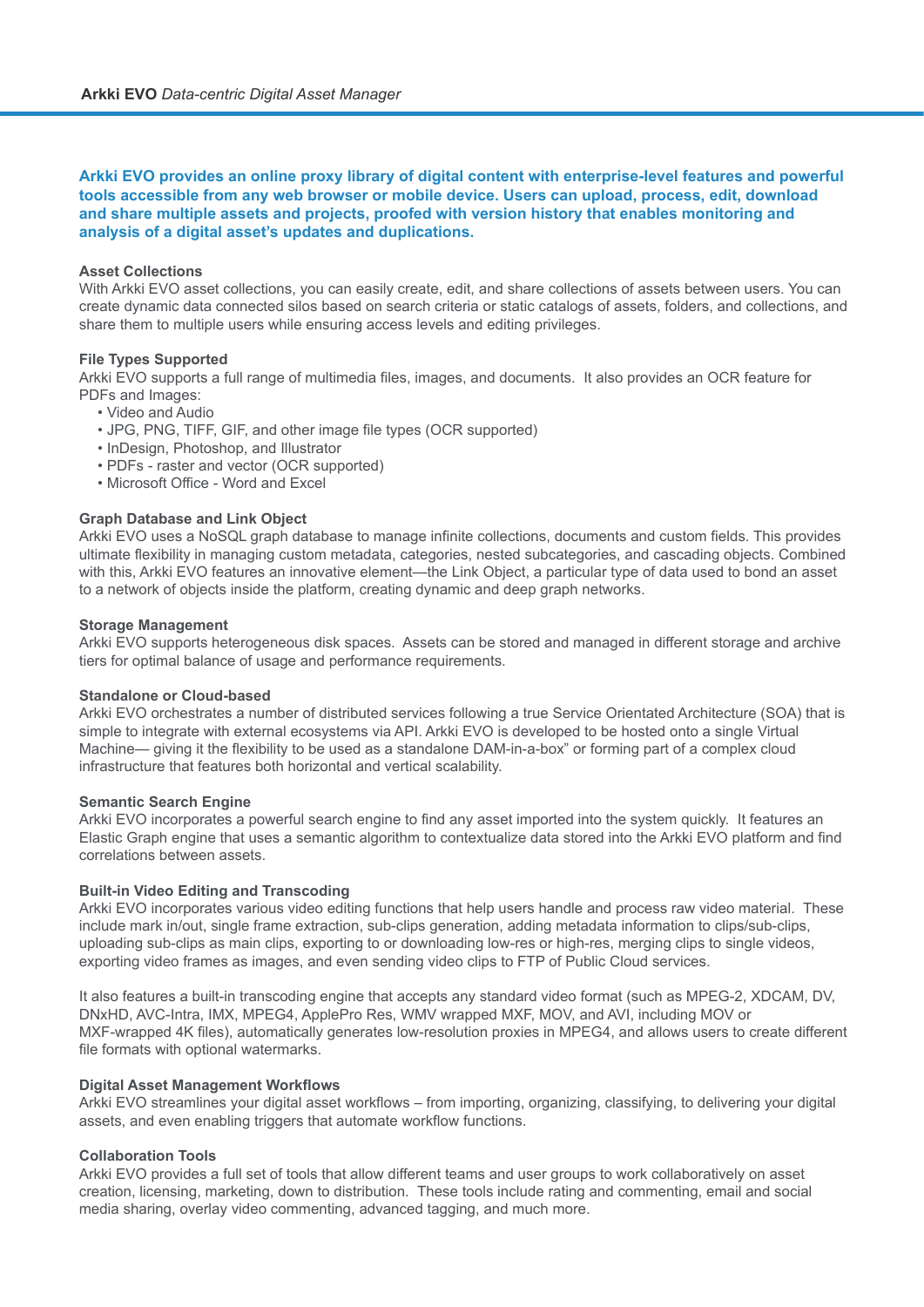#### **Multi-user and Sharing-friendly**

Arkki EVO provides a complete user management system that allows administrators to define users and groups and assign different roles and access rights. Users also get their own user pages for tracking their activities (such as uploads, edits, creation of groups or projects). Asset and project categories can also be assigned to certain users to control access to specific material.

Arkki EVO can also organize different assets into projects that can be made private, made available to selected users, and be assigned searchable metadata information. It can also generate public links to projects and to individual assets making them shareable over the Internet. These links allow recipients to view and download low-res copies or for registered users, work directly on the linked project and its contents.

#### **Rights Management Plugin**

Ensuring control to copyrighted/licensed material is made easy with Arkki EVO's Rights Management plugin. It lets you maintain control over assets and their data rights and enforce rules automatically from a single interface. Plugin features include:

- Ownership, permissions, restrictions
- Retention and expiration
- Licensing
- Status and Notification triggers

#### **Multi-tenancy**

Sharing your digital assets outside your organization could be a tedious process, but that is made easy with Arkki EVO's support for multi-tenancy. Arkki EVO lets you selectively share or distribute digital assets (or even collections) to user groups and external organizations (such as teams, subsidiaries, related companies, reseller networks, agency partners) while ensuring security and protecting confidential information.

#### **Resource Optimization**

Arkki EVO smartly utilizes the computing resources available to the system. Resource-intensive transcoding and processing tasks generally employ 100% of all CPU cores, rendering other functions virtually unusable. To combat this issue, Arkki EVO ensures that CPU and RAM resources are available for other services, providing a consistently fast response from the system to users. Moreover, Arkki can also work in virtualized environments, significantly increasing its adaptability.

#### **GDPR compliant**

MediaPower fully respects the GDPR directives on privacy by design, and by default. Thus, Arkki EVO has been developed to support this. Tokenization, cryptography and advanced data management are core pillars in the design and development of Arkki EVO.

#### **OTT Delivery**

Each video asset imported into and managed by Arkki EVO can be delivered via OTT connector, a middleware which publishes VoD content to an IPTV, WebTV or over the most important social networks through Mpeg-Dash protocol, HLS, and RTSP.

#### **A.I. Integration**

Arkki EVO provides connectors to Google, Amazon Web Services, Microsoft and IBM Artificial Intelligence infrastructures which include, but not limited to, face recognition, brand presence, advanced OCR, speech-to-text, pedestrian detection, sensitive content detection, sports action classification, setting detection, and content, audio, and video classification.

#### **Flexible and Configurable**

Arkki EVO is structured to manage several types of assets and processes pipeline. Arkki EVO's graph database, Link Object, advanced tagging and the robust processing engine all work in tandem to let you create complex nested data collections, and customize and control the entire platform as appropriate—from a simple MAM, or large DAM, to archive libraries. For example, a media company can use Arkki EVO as simple Media Asset Manager, a large corporation can use the platform as personal cloud share, or a museum applies Arkki EVO as archive manager following the standard Dublin Core and EAD (Encoded Archival Description) and Berkeley Finding Aids Project (BFAP).